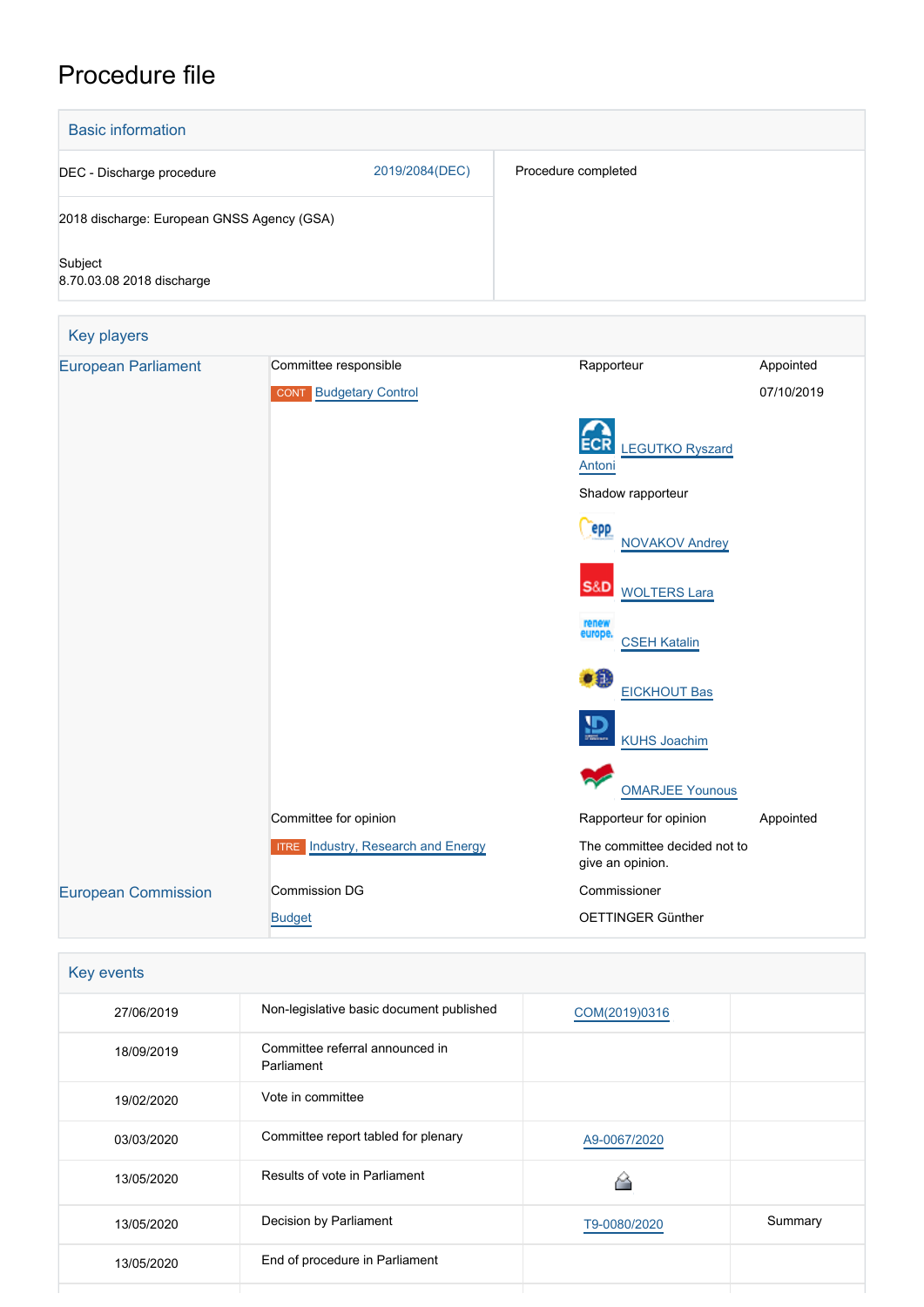| <b>Technical information</b> |                           |  |  |  |
|------------------------------|---------------------------|--|--|--|
| Procedure reference          | 2019/2084(DEC)            |  |  |  |
| Procedure type               | DEC - Discharge procedure |  |  |  |
| Other legal basis            | Rules of Procedure EP 159 |  |  |  |
| Stage reached in procedure   | Procedure completed       |  |  |  |
| Committee dossier            | CONT/9/00830              |  |  |  |

### Documentation gateway

| Non-legislative basic document                         | COM(2019)0316 | 27/06/2019 | EC.       |         |
|--------------------------------------------------------|---------------|------------|-----------|---------|
| Committee draft report                                 | PE639.821     | 13/12/2019 | EP        |         |
| Amendments tabled in committee                         | PE645.057     | 31/01/2020 | <b>EP</b> |         |
| Supplementary non-legislative basic document           | 05761/2020    | 06/02/2020 | CSL       |         |
| Committee report tabled for plenary, single<br>reading | A9-0067/2020  | 03/03/2020 | <b>EP</b> |         |
| Text adopted by Parliament, single reading             | T9-0080/2020  | 13/05/2020 | EP        | Summary |

### Final act

Budget 2020/1867 [OJ L 417 11.12.2020, p. 0089](https://eur-lex.europa.eu/legal-content/EN/TXT/?uri=OJ:L:2020:417:TOC)

## 2018 discharge: European GNSS Agency (GSA)

The European Parliament decided to grant discharge to the Executive Director of the European GNSS Agency (GSA) for the financial year 2018 and to approve the closure of the accounts for the financial year in question.

Noting that the Court of Auditors has stated that it has obtained reasonable assurances that the Agencys annual accounts for the financial year 2018 are reliable and that the underlying transactions are legal and regular, Parliament adopted by 629 votes to 56 with 7 abstentions, a resolution containing a series of recommendations, which form an integral part of the decision on discharge and which add to the general recommendations set out in the [resolution](https://oeil.secure.europarl.europa.eu/oeil/popups/ficheprocedure.do?lang=en&reference=2019/2098(DEC)) on performance, financial management and control of EU agencies:

### Agencys financial statements

The final budget of the GNSS Agency for the financial year 2018 was EUR 32 230 582, representing an increase of 13.22 % compared to 2017.

### Budget and financial management

The budget monitoring efforts during the financial year 2018 resulted in a budget implementation rate of 100 %, representing the same rate as in 2017. The execution rate of payment appropriations was 83.72 %, representing a decrease of 2.48 % compared to 2017.

In addition to its core budget, the Agency continued to manage a large amount of delegated budget in 2018 for the European Geostationary Navigation Overlay Service (EGNOS), the Galileo Delegation Agreement, the Delegation Agreement for Public Regulated Service and the Horizon 2020 delegation agreement. A total of EUR 1 173 219 279 was committed under a delegated budget in 2018 and EUR 796 500 300.84 made in payments.

Parliament noted that the cancellations of carry-overs from 2017 to 2018 represents 3.25 % of the total amount carried over after a decrease of 2.05 % in comparison to 2017.

#### Other observations

Members also made a series of observations regarding performance, staff policy, procurement and conflicts of interest.

In particular, they noted that:

- the Agencys Galileo and EGNOS programmes are now fully in their operational phase and that specifically with regard to Galileo, besides the successful launch in 2018 of the last four satellites before batch 3, the Agency completed the contract award activities;

- on 31 December 2018 the establishment plan was executed to 90.63 %, with 116 temporary agents appointed out of 128 that were